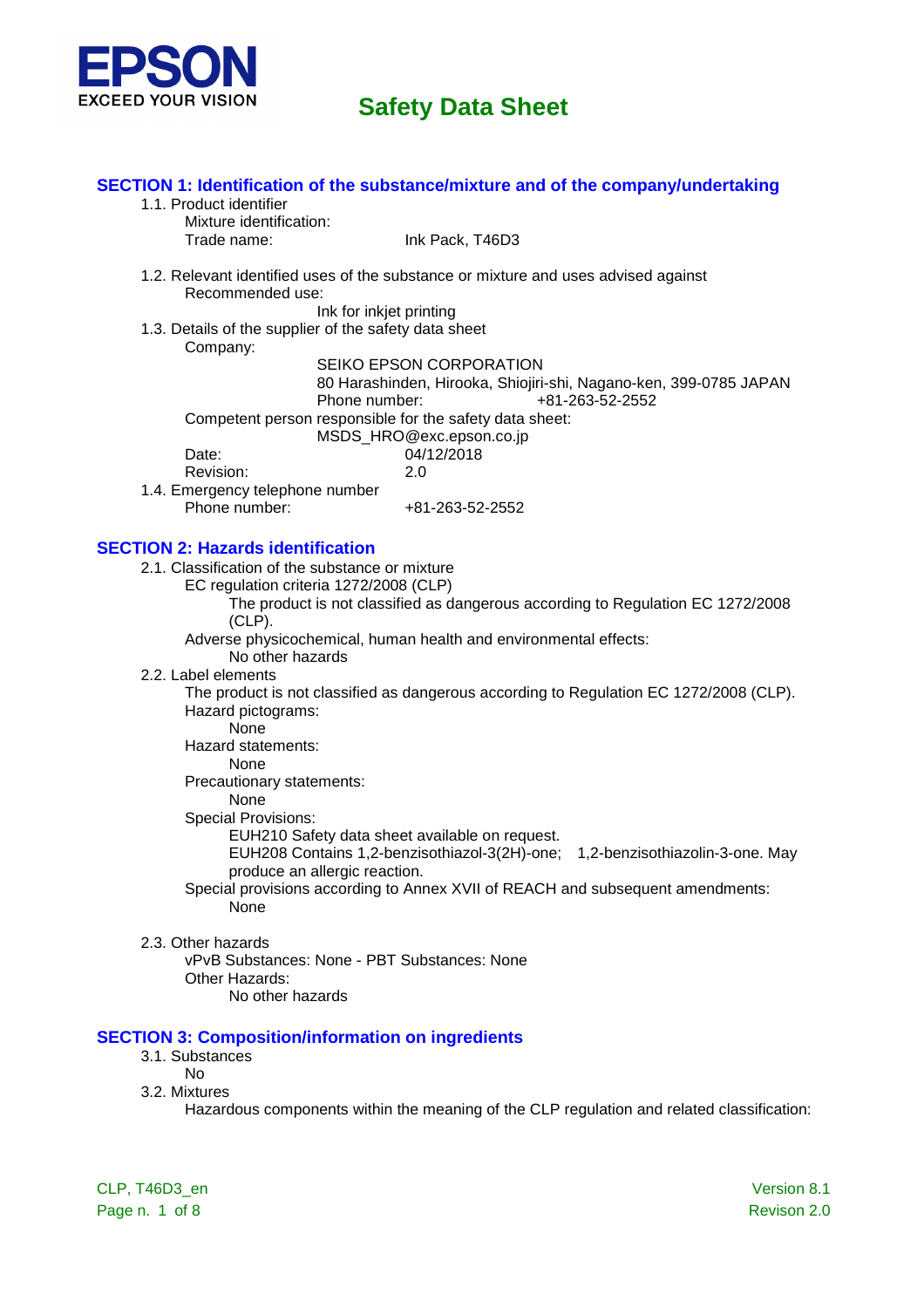

| Qty        | <b>Name</b>                       | <b>Ident. Number</b> |               | <b>Classification</b>                  |
|------------|-----------------------------------|----------------------|---------------|----------------------------------------|
| $50\%$ ~   | Water                             | CAS:                 | 7732-18-5     | The product is not classified as       |
| 65%        |                                   | EC:                  | 231-791-2     | dangerous according to                 |
|            |                                   |                      |               | Regulation EC 1272/2008 (CLP).         |
| $15% -$    | Glycerol                          | CAS:                 | $56 - 81 - 5$ | The product is not classified as       |
| 20%        |                                   | EC:                  | 200-289-5     | dangerous according to                 |
|            |                                   |                      |               | Regulation EC 1272/2008 (CLP).         |
| $0.25\%$ ~ | Triethanol amine                  | CAS:                 | 102-71-6      | The product is not classified as       |
| 0.5%       |                                   | EC:                  | 203-049-8     | dangerous according to                 |
|            |                                   |                      |               | Regulation EC 1272/2008 (CLP).         |
| $< 0.05\%$ | 1,2-benzisothiazol-3(2<br>H)-one; | Index<br>number:     | 613-088-00-6  | $\bullet$ 3.1/4/Oral Acute Tox. 4 H302 |
|            | 1,2-benzisothiazolin-3-           | CAS:                 | 2634-33-5     | 3.2/2 Skin Irrit. 2 H315               |
|            | one                               | EC:                  | 220-120-9     | 3.3/1 Eye Dam. 1 H318                  |
|            |                                   |                      |               | 3.4.2/1-1A-1B Skin Sens.               |
|            |                                   |                      |               | 1,1A,1B H317                           |
|            |                                   |                      |               | 4.1/A1 Aquatic Acute 1 H400            |

#### **SECTION 4: First aid measures**

- 4.1. Description of first aid measures
	- In case of skin contact:

Wash with plenty of water and soap.

In case of eyes contact:

In case of contact with eyes, rinse immediately with plenty of water and seek medical advice.

In case of Ingestion:

Do not under any circumstances induce vomiting. OBTAIN A MEDICAL EXAMINATION IMMEDIATELY.

In case of Inhalation:

Remove casualty to fresh air and keep warm and at rest.

- 4.2. Most important symptoms and effects, both acute and delayed
	- None
- 4.3. Indication of any immediate medical attention and special treatment needed Treatment:

None

### **SECTION 5: Firefighting measures**

5.1. Extinguishing media

Suitable extinguishing media:

Water. Carbon dioxide (CO2).

Extinguishing media which must not be used for safety reasons:

None in particular.

5.2. Special hazards arising from the substance or mixture Do not inhale explosion and combustion gases.

Burning produces heavy smoke.

- 5.3. Advice for firefighters
	- Use suitable breathing apparatus .

Collect contaminated fire extinguishing water separately. This must not be discharged into drains.

Move undamaged containers from immediate hazard area if it can be done safely.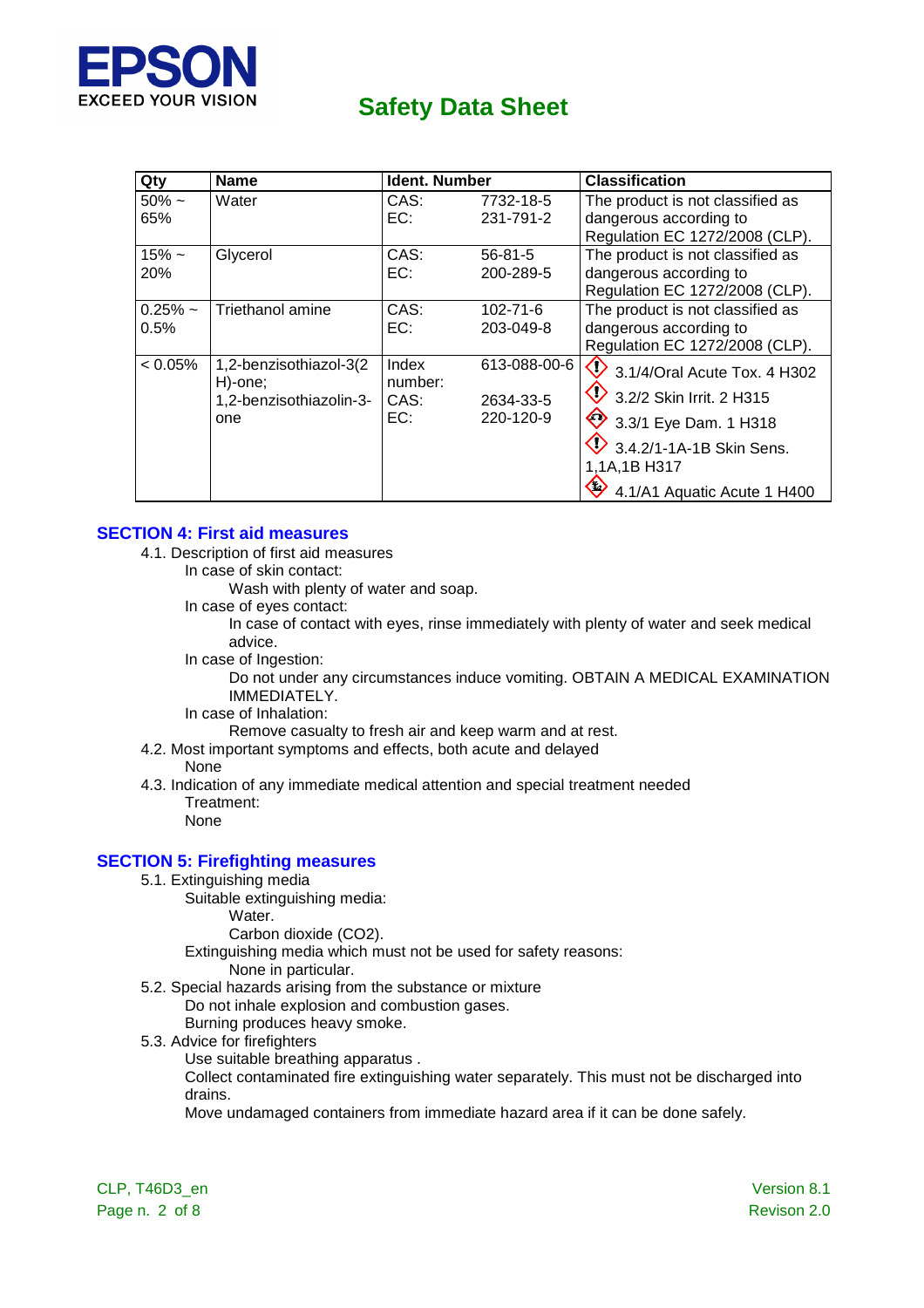

#### **SECTION 6: Accidental release measures**

- 6.1. Personal precautions, protective equipment and emergency procedures Wear personal protection equipment. Remove persons to safety.
	- See protective measures under point 7 and 8.
- 6.2. Environmental precautions

Do not allow to enter into soil/subsoil. Do not allow to enter into surface water or drains. Retain contaminated washing water and dispose it.

In case of gas escape or of entry into waterways, soil or drains, inform the responsible authorities.

- Suitable material for taking up: absorbing material, organic, sand
- 6.3. Methods and material for containment and cleaning up
	- Wash with plenty of water.
- 6.4. Reference to other sections
	- See also section 8 and 13

#### **SECTION 7: Handling and storage**

- 7.1. Precautions for safe handling
	- Avoid contact with skin and eyes, inhalation of vapours and mists. Do not eat or drink while working.
- See also section 8 for recommended protective equipment.
- 7.2. Conditions for safe storage, including any incompatibilities Keep away from food, drink and feed. Incompatible materials: None in particular. Instructions as regards storage premises: Adequately ventilated premises. 7.3. Specific end use(s)
	- None in particular

#### **SECTION 8: Exposure controls/personal protection**

8.1. Control parameters Glycerol - CAS: 56-81-5 - OEL Type: OSHA - TWA: 5 mg/m3 - Notes: Respirable dust - OEL Type: OSHA - TWA: 15 mg/m3 - Notes: Total dust Triethanol amine - CAS: 102-71-6 - OEL Type: ACGIH - TWA(8h): 5 mg/m3 DNEL Exposure Limit Values No data available PNEC Exposure Limit Values No data available 8.2. Exposure controls 8.2.1. Appropriate engineering controls: None 8.2.2. Individual protection measures, such as personal protective equipment Eye protection: Not needed for normal use. Anyway, operate according good working practices. Protection for skin: No special precaution must be adopted for normal use. Protection for hands: Not needed for normal use. Respiratory protection: Not needed for normal use. Thermal Hazards: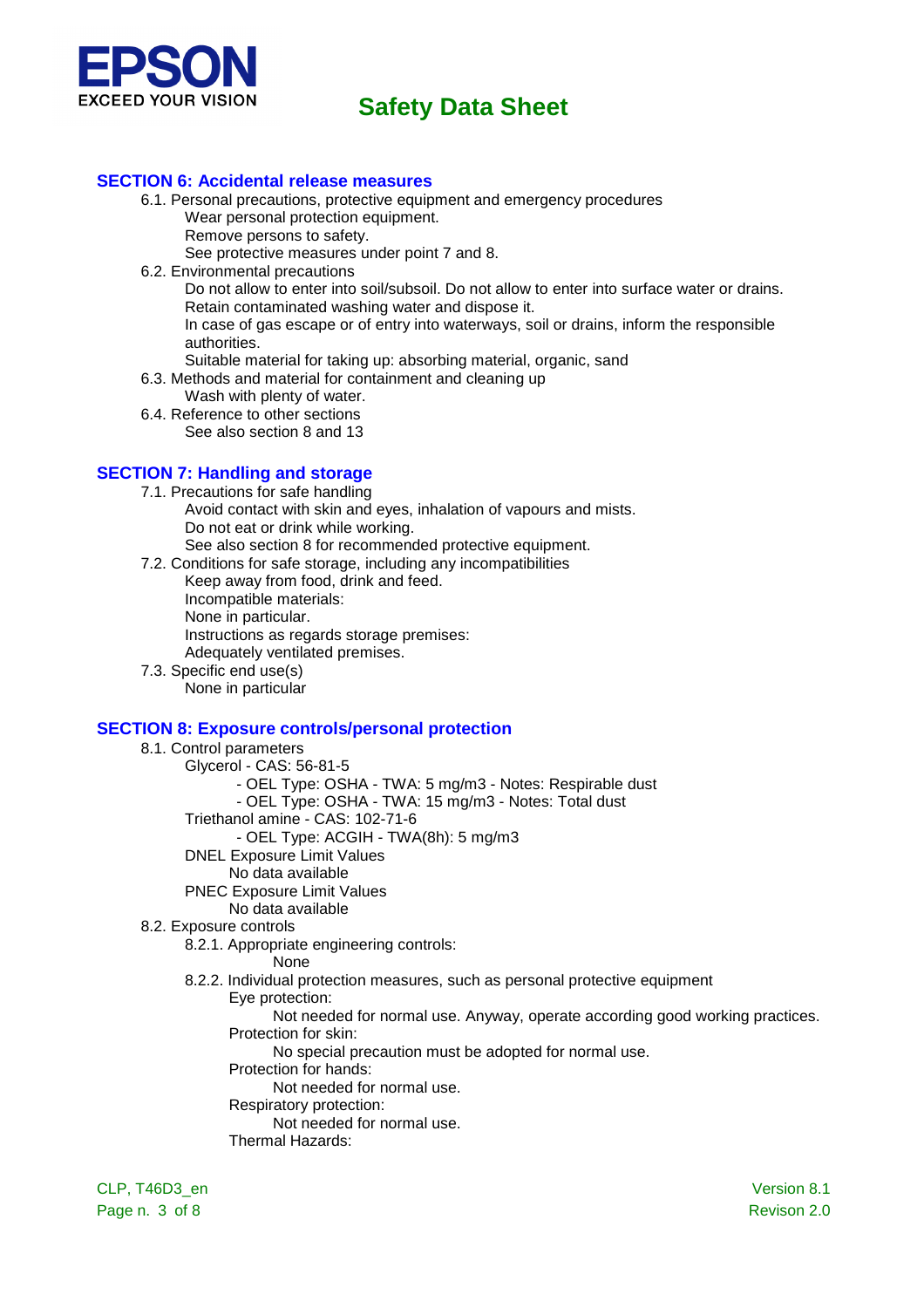

None 8.2.3. Environmental exposure controls: None

#### **SECTION 9: Physical and chemical properties**

| 9.1. Information on basic physical and chemical properties |                                    |
|------------------------------------------------------------|------------------------------------|
| Appearance and colour:                                     | Magenta Liquid                     |
| Odour:                                                     | Slightly                           |
| Odour threshold:                                           | No data available                  |
| PH:                                                        | $7.5 \sim 9$<br>at 20 $\mathbb{C}$ |
| Melting point / freezing point:                            | No data available                  |
| Initial boiling point and boiling range:                   | No data available                  |
| Solid/gas flammability:                                    | No data available                  |
| Upper/lower flammability or explosive limits:              | No data available                  |
| Vapour density:                                            | No data available                  |
| Flash point:                                               | > $95 \text{ °C} / 203 \text{ °F}$ |
| Evaporation rate:                                          | No data available                  |
| Vapour pressure:                                           | No data available                  |
| Relative density:                                          | No data available                  |
| Solubility in water:                                       | Complete                           |
| Solubility in oil:                                         | No data available                  |
| Partition coefficient (n-octanol/water):                   | No data available                  |
| Auto-ignition temperature:                                 | No data available                  |
| Decomposition temperature:                                 | No data available                  |
| Viscosity:                                                 | < 5 mPa⋅s at 20 ℃                  |
| Explosive properties:                                      | No data available                  |
| Oxidizing properties:                                      | No data available                  |
| 9.2. Other information                                     |                                    |
| Miscibility:                                               | No data available                  |
| Fat Solubility:                                            | No data available                  |
| Conductivity:                                              | No data available                  |

#### **SECTION 10: Stability and reactivity**

- 10.1. Reactivity
	- Stable under normal conditions
- 10.2. Chemical stability Stable under normal conditions
- 10.3. Possibility of hazardous reactions None
- 10.4. Conditions to avoid Stable under normal conditions.
- 10.5. Incompatible materials None in particular.
- 10.6. Hazardous decomposition products Acrolein (CAS #107-02-8); When glycerols is heated over 300°C, it will dec ompose into acrolein.

#### **SECTION 11: Toxicological information**

- 11.1. Information on toxicological effects
	- Toxicological information of the product: f) carcinogenicity: Does not contain carcinogens (Ref. 1) g) reproductive toxicity:

CLP, T46D3\_en Version 8.1 Page n. 4 of 8 Revison 2.0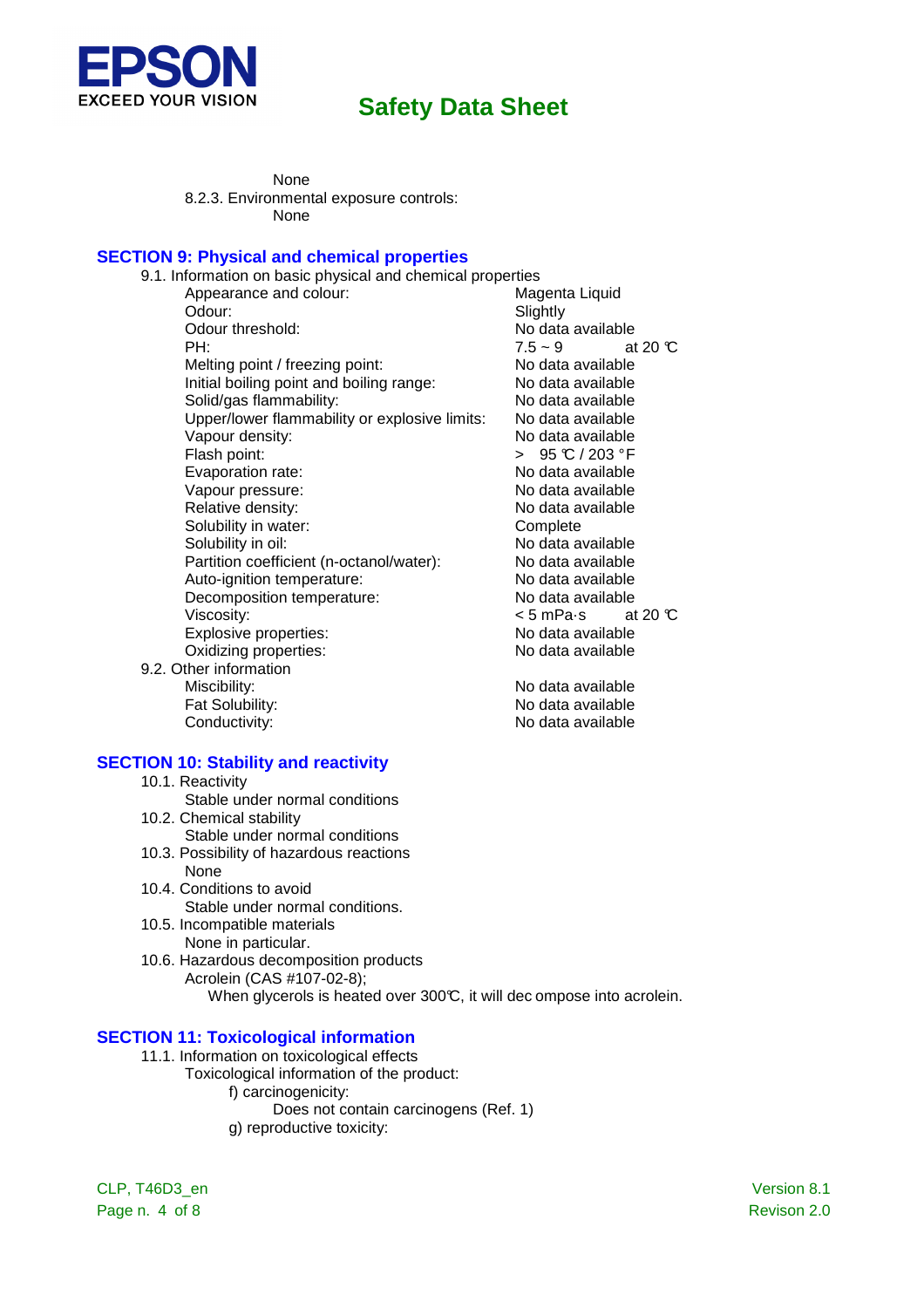

 Does not contain reproductive toxicity and developmental toxic substances (Ref. 2)

Toxicological information of the main substances found in the product:

Glycerol - CAS: 56-81-5

a) acute toxicity:

Test: LD50 - Route: Oral - Species: Guinea pig = 7750 mg/kg - Source: Journal of Industrial Hygiene and Toxicology. Vol. 23, Pg. 259, 1941

Test: LDLo - Route: Oral - Species: Human = 1428 mg/kg - Source: "Toxicology of Drugs and Chemicals," Deichmann, W.B., New York, Academic Press, Inc., 1969Vol. -, Pg. 288, 1969.

Triethanol amine - CAS: 102-71-6

a) acute toxicity:

Test: LD50 - Route: Oral - Species: Guinea pig = 2200 mg/kg - Source: "Toxicometric Parameters of Industrial Toxic Chemicals Under Single Exposure," Izmerov, N.F., et al., Moscow, Centre of International Projects, GKNT, 1982Vol. -, Pg. 114, 1982.

Test: LD50 - Route: Oral - Species: Mouse = 5846 mg/kg - Source: Science Reports of the Research Institutes, Tohoku University, Series C: Medicine. Vol. 36(1-4), Pg. 10, 1989.

If not differently specified, the information required in Regulation (EU) 2015/830 listed below must be considered as 'No data available':

- a) acute toxicity;
- b) skin corrosion/irritation;
- c) serious eye damage/irritation;
- d) respiratory or skin sensitisation;
- e) germ cell mutagenicity;
- f) carcinogenicity;
- g) reproductive toxicity;
- h) STOT-single exposure;
- i) STOT-repeated exposure;
- j) aspiration hazard.

### **SECTION 12: Ecological information**

#### 12.1. Toxicity

Adopt good working practices, so that the product is not released into the environment. No data available

- 12.2. Persistence and degradability No data available
- 12.3. Bioaccumulative potential No data available
- 12.4. Mobility in soil
- No data available
- 12.5. Results of PBT and vPvB assessment vPvB Substances: None - PBT Substances: None
- 12.6. Other adverse effects None

### **SECTION 13: Disposal considerations**

13.1. Waste treatment methods

Recover if possible. In so doing, comply with the local and national regulations currently in force.

### **SECTION 14: Transport information**

CLP, T46D3\_en Version 8.1 Page n. 5 of 8 Revison 2.0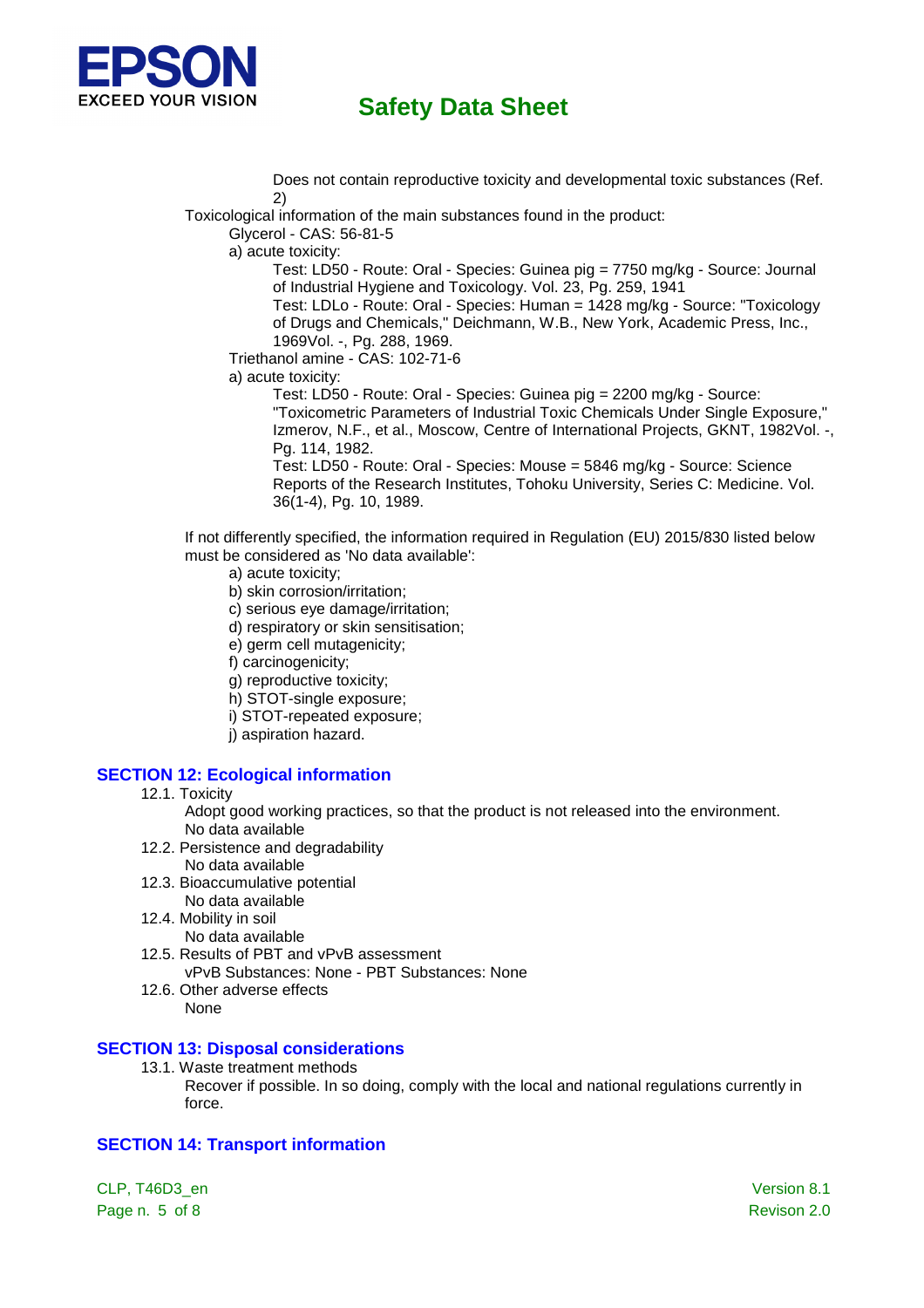

- 14.1. UN number
	- Not classified as dangerous in the meaning of transport regulations.
- 14.2. UN proper shipping name No data available
- 14.3. Transport hazard class(es) No data available
- 14.4. Packing group No data available
- 14.5. Environmental hazards
- No data available 14.6. Special precautions for user
- No data available
- 14.7. Transport in bulk according to Annex II of Marpol and the IBC Code No data available

### **SECTION 15: Regulatory information**

15.1. Safety, health and environmental regulations/legislation specific for the substance or mixture Dir. 98/24/EC (Risks related to chemical agents at work) Dir. 2000/39/EC (Occupational exposure limit values) Regulation (EC) n. 1907/2006 (REACH) Regulation (EC) n. 1272/2008 (CLP) Regulation (EC) n. 790/2009 (ATP 1 CLP) and (EU) n. 758/2013 Regulation (EU) 2015/830 Regulation (EU) n. 286/2011 (ATP 2 CLP) Regulation (EU) n. 618/2012 (ATP 3 CLP) Regulation (EU) n. 487/2013 (ATP 4 CLP) Regulation (EU) n. 944/2013 (ATP 5 CLP) Regulation (EU) n. 605/2014 (ATP 6 CLP) Regulation (EU) n. 2015/1221 (ATP 7 CLP) Regulation (EU) n. 2016/918 (ATP 8 CLP) Regulation (EU) n. 2016/1179 (ATP 9 CLP) Restrictions related to the product or the substances contained according to Annex XVII Regulation (EC) 1907/2006 (REACH) and subsequent modifications: Restrictions related to the product: No restriction. Restrictions related to the substances contained: No restriction. Where applicable, refer to the following regulatory provisions : Directive 2012/18/EU (Seveso III) Regulation (EC) nr 648/2004 (detergents). Dir. 2004/42/EC (VOC directive)

- Provisions related to directive EU 2012/18 (Seveso III): Seveso III category according to Annex 1, part 1 None
- 15.2. Chemical safety assessment No Chemical Safety Assessment has been carried out for the mixture.

#### **SECTION 16: Other information**

Full text of phrases referred to in Section 3: H302 Harmful if swallowed. H315 Causes skin irritation. H318 Causes serious eye damage.

CLP, T46D3\_en Version 8.1 Page n. 6 of 8 Revison 2.0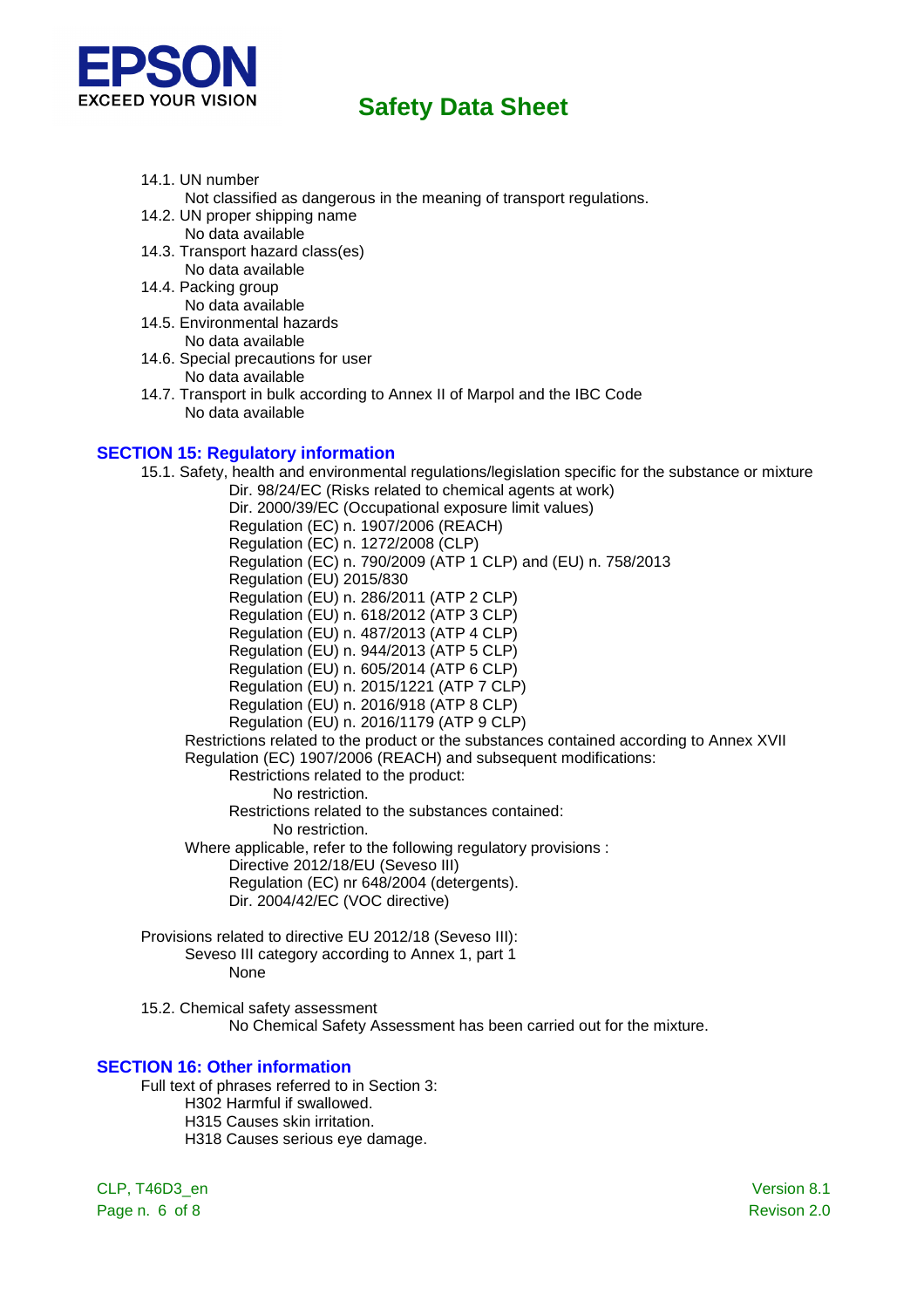

H317 May cause an allergic skin reaction. H400 Very toxic to aquatic life.

| <b>Hazard class and</b><br>hazard category | Code                | <b>Description</b>                   |
|--------------------------------------------|---------------------|--------------------------------------|
| Acute Tox. 4                               | $3.1/4$ /Oral       | Acute toxicity (oral), Category 4    |
| Skin Irrit. 2                              | 3.2/2               | Skin irritation, Category 2          |
| Eye Dam. 1                                 | 3.3/1               | Serious eye damage, Category 1       |
| Skin Sens. 1,1A,1B                         | $3.4.2/1 - 1A - 1B$ | Skin Sensitisation, Category 1,1A,1B |
| Aquatic Acute 1                            | 4.1/A1              | Acute aquatic hazard, category 1     |

Paragraphs modified from the previous revision:

SECTION 1: Identification of the substance/mixture and of the company/undertaking

SECTION 2: Hazards identification

SECTION 3: Composition/information on ingredients

SECTION 7: Handling and storage

SECTION 8: Exposure controls/personal protection

SECTION 9: Physical and chemical properties

SECTION 11: Toxicological information

SECTION 14: Transport information

SECTION 15: Regulatory information

SECTION 16: Other information

This safety data sheet has been completely updated in compliance to Regulation 2015/830.

This document was prepared by a competent person who has received appropriate training. Main bibliographic sources:

ECDIN - Environmental Chemicals Data and Information Network - Joint Research Centre, Commission of the European Communities

SAX's DANGEROUS PROPERTIES OF INDUSTRIAL MATERIALS - Eight Edition - Van Nostrand Reinold

Ref. 1 · IARC Monographs on the Evaluation Carcinogenic Risks to Humans (IARC: International Agency for Research on Cancer)

 ·Journal of Occupational Health (JOH) (Japan Society of Occupational Health (JSOH)) ·TLVs and BEIs (ACGIH: American Conference of Governmental Industrial Hygienists) ·IRIS Carcinogenic Assessment (IRIS: Integrated Risk Information System of US EPA) ·National Toxicology Program (NTP) Report on Carcinogens (USA) ·Annex VI of REGULATION (EC) No 1272/2008 OF THE EUROPEAN PARLIAMENT AND OF THE COUNCIL of 16 December 2008 on classification, labelling and packaging of substances and mixtures, amending and repealing Directives 67/548/EEC and 1999/45/EC, and amending Regulation (EC) No 1907/2006 ·MAK und BAT Werte Liste (DFG: German Research Foundation) ·TRGS 905, Verzeichnis krebserzeugender, keimzell mutagener oder reproduktionstoxischer Stoffe (AGS: Committee on Hazardous Substances, Germany)

Ref. 2 ·Annex VI of REGULATION (EC) No 1272/2008 OF THE EUROPEAN PARLIAMENT AND OF THE COUNCIL of 16 December 2008 on classification, labelling and packaging of substances and mixtures, amending and repealing Directives 67/548/EEC and 1999/45/EC, and amending Regulation (EC) No 1907/2006 ·TRGS 905, Verzeichnis krebserzeugender, keimzell mutagener oder reproduktionstoxischer Stoffe (AGS: Committee on Hazardous Substances, Germany)

The information contained herein is based on our state of knowledge at the above-specified date. It refers solely to the product indicated and constitutes no guarantee of particular quality.

CLP, T46D3\_en Version 8.1 Page n. 7 of 8 Revison 2.0